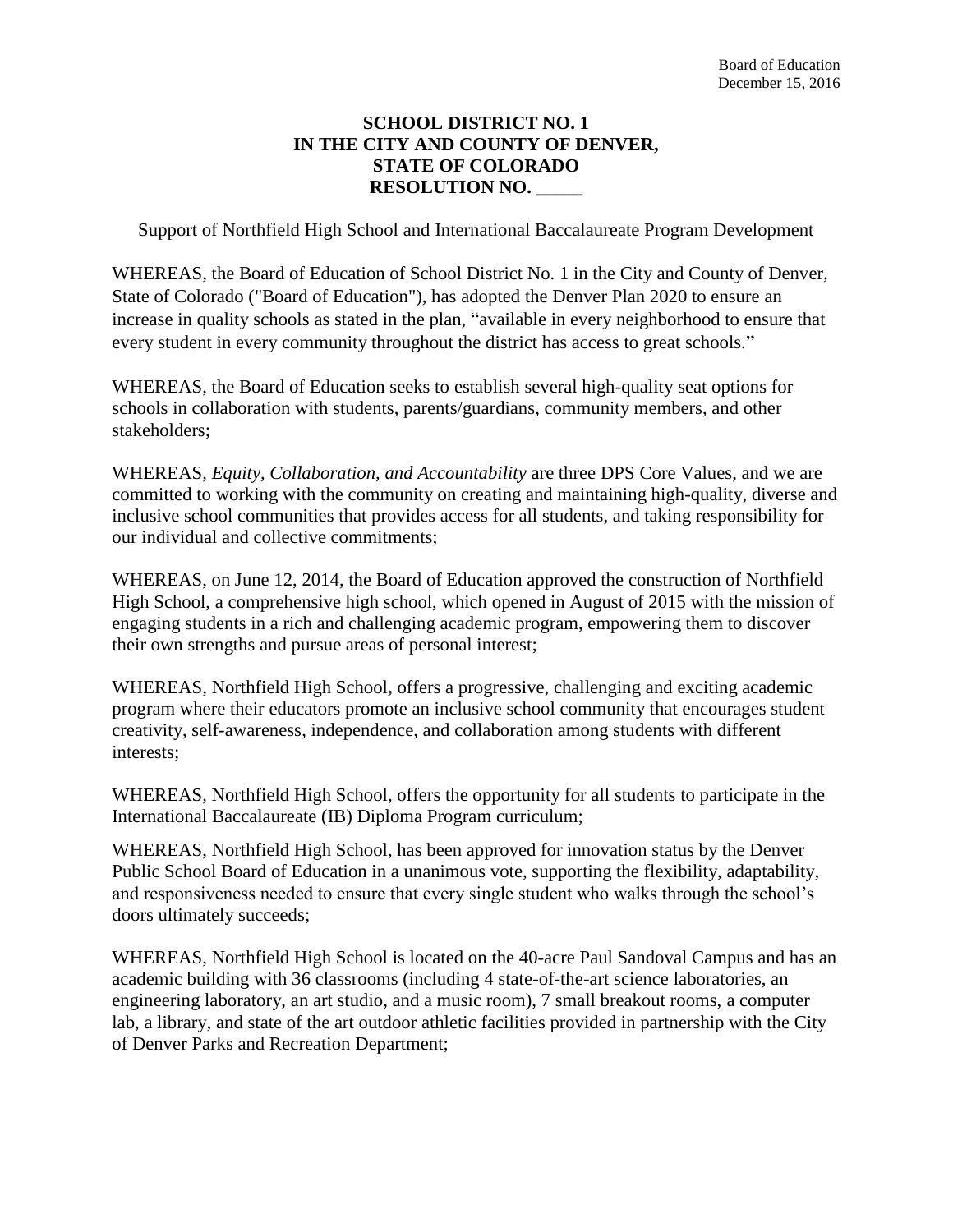WHEREAS, Denver Public Schools hosted a public meeting on December 5, 2016, to gain input from families potentially impacted by the placement of DSST Conservatory Green High School in a separate building on the Paul Sandoval Campus;

WHEREAS, the community expressed support for a comprehensive high school and raised concerns including but not limited to: facility space, parking, shared campus support, and marketing;

## NOW, THEREFORE, BE IT RESOLVED:

- DPS will provide the staff time and funding required for Northfield High School's application to be certified as an International Baccalaureate school.
- Every single student in the Near Northeast High School Enrollment boundary (*DPS Board Resolution 3549)* who wants to enroll at Northfield High School is guaranteed a seat at Northfield now and in the future.
- We will continue to honor our commitment in *DPS Board Resolution 3549* passed June 12, 2014 to make available at least 35% of Northfield High School seats to families from adjacent neighborhoods.
- The Board of Education hereby instructs that the Superintendent shall direct staff to review enrollment at Northfield High School in the spring of each year thru 2019. DPS will expand the Northfield High School space as necessary to meet the enrollment commitments.
- DPS staff shall continue to meet regularly with Northfield High School leadership and the CSC to review implementation, collaboratively identify challenges and potential solutions, and determine other needs as necessary.
- Each school on the Paul Sandoval Campus will continue to have its own school-based budget.
- DSST Conservatory Green Middle School shall continue to operate at the Conservatory Green Campus - 8499 E., Stoll Pl, Denver, CO 80238.

## BE IT FURTHER RESOLVED:

 Campus sharing will not impact facilities requirements for Northfield High School to obtain and maintain the International Baccalaureate Diploma Program authorization and DPS Operations staff will continue to work with Northfield High School leadership to